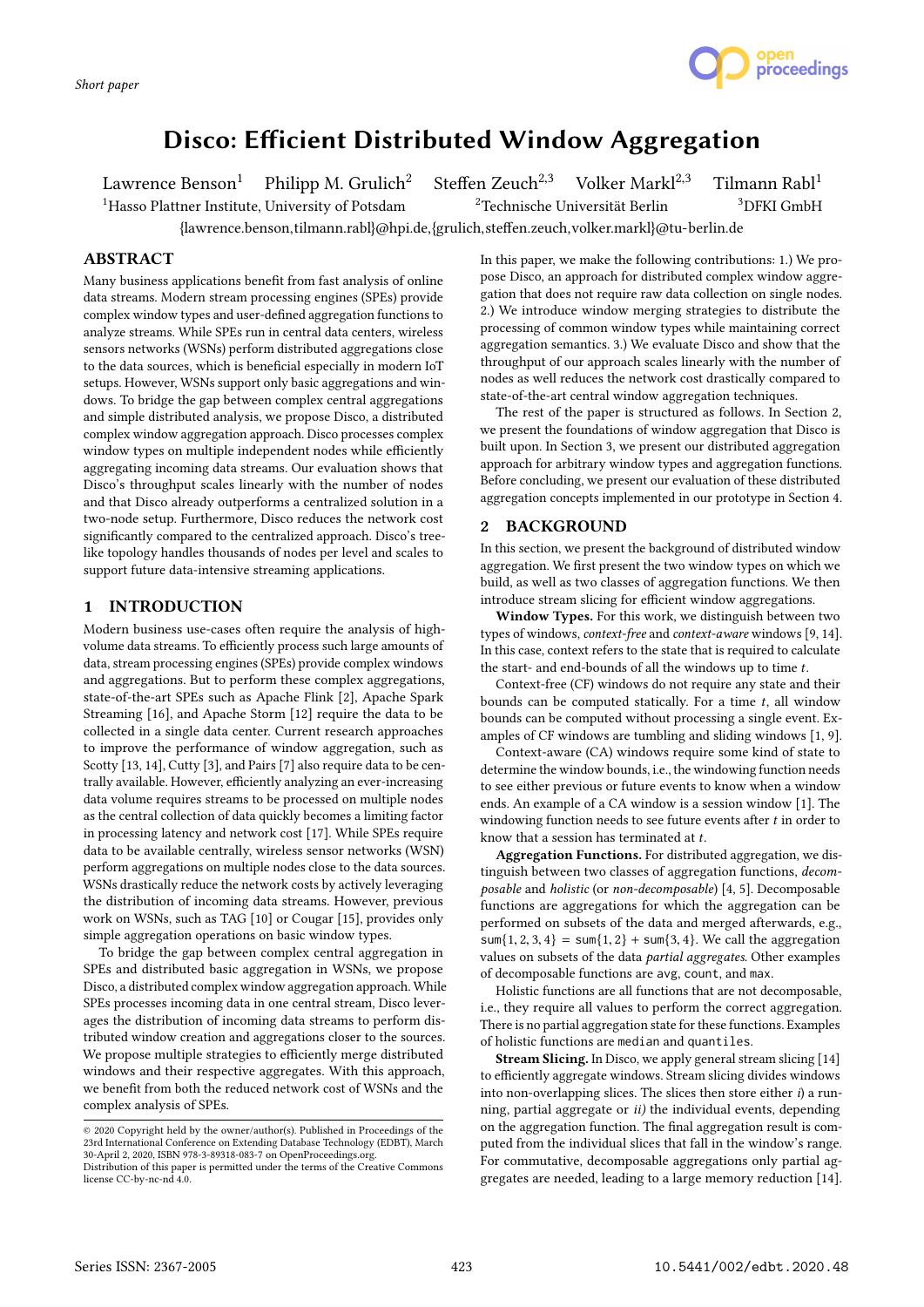

Figure 1: Disco's Architecture.

Each event belongs to exactly one slice, thus avoiding redundant storage and computation compared to other windowing techniques such as Buckets [9]. Also, slices represent logical event groups that can be transferred between nodes more efficiently than individual events. We refer to previous work [8, 14] for a detailed description of stream slicing and its advantages.

## 3 THE DISCO APPROACH

Efficiently aggregating windowed streaming data is a core task for modern SPEs. State-of-the-art window aggregation techniques require data to be available centrally on a single node. We introduce Disco, an approach for distributed window aggregation, which overcomes the central collection of raw events. Disco processes the incoming streams independently of each other and creates independent windows and aggregations on multiple nodes. These windowed aggregations are then merged to produce the final aggregation result. Disco's components communicate in a treelike structure, in which leaf nodes (called child nodes in Disco) create independent windows and inner nodes (called intermediate nodes) merge them. This independence allows Disco to scale by adding new child nodes to process more events and by adding intermediate nodes to process more child nodes.

In the remainder of this section, we provide an architecture overview of Disco (Section 3.1) followed by a detailed description of Disco's window merging strategies (Section 3.2) and its distributed computation of aggregation functions (Section 3.3).

#### 3.1 Architecture

We show Disco's architecture in Figure 1. Disco consists of three main components, the root node, the intermediate nodes, and the child nodes. These individual components communicate in a treelike structure, where each node, except the root, communicates with exactly one parent node and each node can have many children, limited only by its network and processing power. Each event stream connects to one child node, which in turn receives the raw events. The Window Creator on each child node creates slices and windows according to user-specified queries  $(1)$ . The child nodes then pass on partial aggregates for each window to their parent. On the intermediate nodes, a Window Merger then merges incoming windows according to the strategies presented in Section 3.2  $(2)$ . On the root node, the Root Window Merger finally merges all partial windows  $(3)$  and performs the final aggregation to retrieve the result for a given window  $\left( \widehat{4} \right)$ . As the nodes process events and windows independently, there can be an arbitrary number of child nodes and intermediate levels, depending on the scale that the system requires.

Our implementation relies on the Scotty library<sup>1</sup> [14] for the window and slice creation step  $(1)$ . Because Scotty requires data



to be available centrally, we extend its windowing concepts to

support distributed windows.

## 3.2 Distributed Window Merging

Depending on the window characteristics (i.e., type and measure), Disco selects the appropriate window creation and merging strategy. In particular, Disco differentiates between the two window types: context-free and context-aware (as described in Section 2). Disco processes incoming event streams and resulting windows independently on child nodes. In order to create the correct global window result over all streams, Disco merges the individual windows. To this end, Disco has to determine which partial windows belong to the same global window. We present three merging strategies for distributed window aggregation in Disco, i) unique window merging, *ii*) context-free merging, and *iii*) context-aware merging. For our explanation, we assume there are  $k$  independent child nodes producing windows and one Root Window Merger that merges the windows to produce a global result.

Window Merging Operations. In order to perform distributed aggregations, we use the three operations: lift, combine, and lower to model our aggregation functions [11]. lift converts a single input value  $x$  to an aggregation into a partial aggregate, e.g.,  $x = 5 \rightarrow \langle$ sum: 5, count: 1 $\rangle$  for avg. *combine* merges two partial aggregates into a new partial aggregate, e.g.,  $\langle 5, 1 \rangle \oplus \langle 7, 2 \rangle \rightarrow$ ⟨12, <sup>3</sup>⟩. lower converts the partial aggregate to the final result, e.g.,  $\langle 12, 3 \rangle \rightarrow 12/3 = 4$ .

To merge multiple windows, we extend the slice-merge operation [14] for windows. The window-merge operation ⊎ takes two windows  $w_1$  and  $w_2$  and creates a new window w with a merged aggregate state (w.state = combine( $w_1$ .state,  $w_2$ .state)), as well as the according bounds (w.start =  $min(w_1.start, w_2.start))$   $\wedge$  $w.end = max(w_1.end, w_2.end).$ 

Unique Window Merging. The first merging strategy that Disco uses is based on unique windows. A unique window is a window for which data is present in only one stream. With no matching data, there are no further windows to merge the unique window with. This strategy is applicable to queries where there are no overlapping keys on different nodes and the query is defined on individual keys only. We show this in Figure 2. A Window Merger that receives a unique window  $w$ , emits  $w$ unchanged and the Root Window Merger calls lower(w.state) to retrieve the final aggregation result. For unique windows, we benefit from a distributed aggregation compared to central processing, as we do not need to transfer raw data to the root node and we distribute the aggregation cost across all child nodes. An example for a unique window is a smart home setting in which we calculate the average temperature per house.

Context-Free Window Merging. Disco determines to which global window a partial context-free window belongs by its start and end bounds. As the bounds are statically computed and require no context, they are identical on all nodes. Thus, equivalent partial windows have equal start and end bounds. We show this for a sliding window on two nodes in Figure 3. For each global window w with w.start = x and w.end = y, we collect the  $k$  matching partial windows out of all windows  $W$ ,  $\{w_i \in W \mid w_i.start = x \land w_i.end = y\}$  and merge them into a

<sup>1</sup>https://github.com/TU-Berlin-DIMA/scotty-window-processor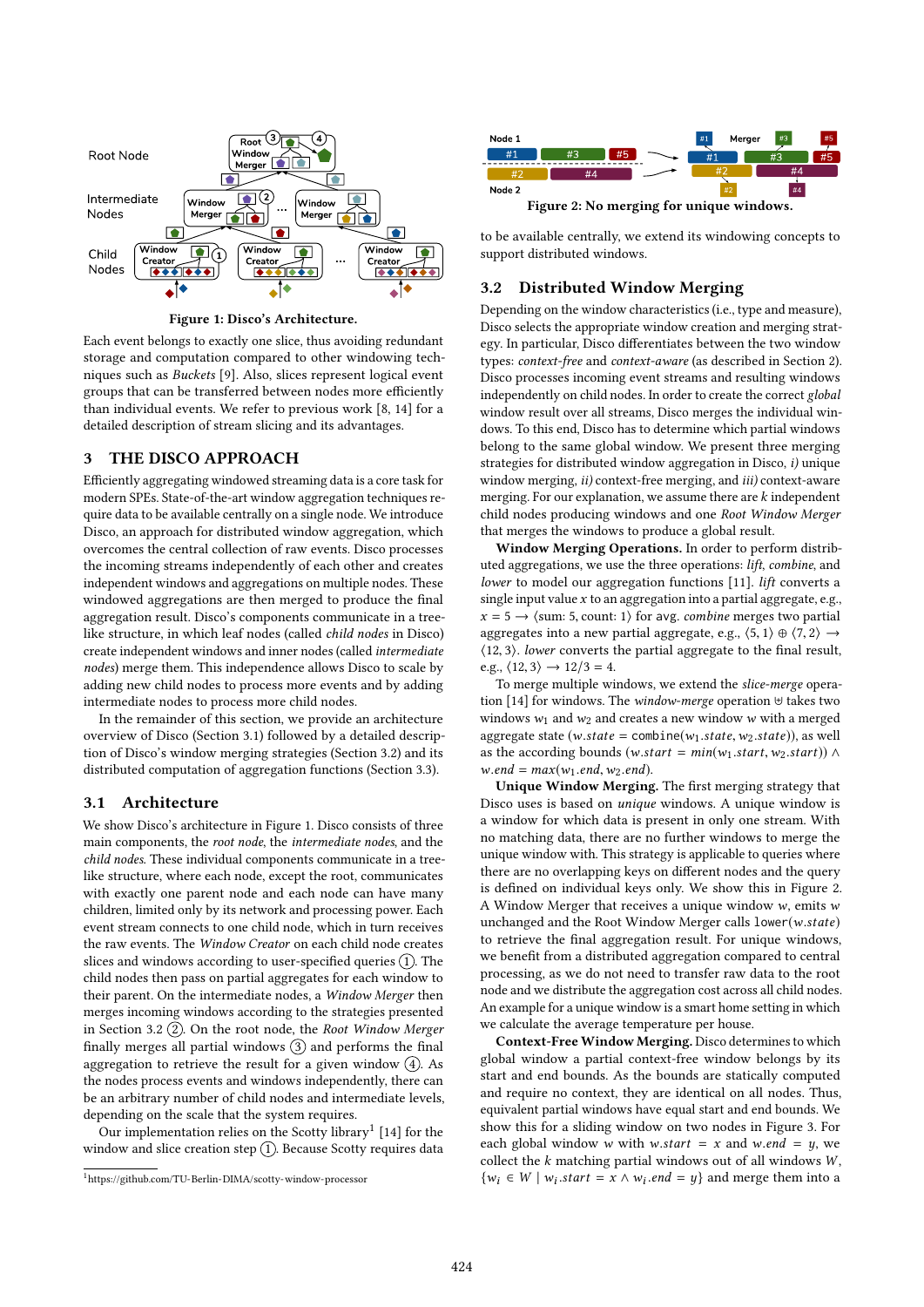

Figure 3: Merging distributed context-free windows.

new global result window  $w = w_1 \uplus w_2 \uplus ... \uplus w_k$ . The global result is then calculated by calling lower(w state) in the Root result is then calculated by calling lower(w.state) in the Root Window Merger. An example of a context-free window is a smart home setting in which we calculate the average temperature of all houses for the last hour.

Context-Aware Window Merging. Unlike context-free windows, the creation of context-aware windows cannot generally be distributed. As CA windows require some form of context, Disco cannot make assumptions about whether this context needs to be viewed centrally or can be viewed independently. If the window requires a global view of the context, we cannot create windows independently on multiple nodes. An example of such a global view is a count-based window, which uses a global event count to compute the window bounds.

However, certain CA windows, such as session windows, can benefit from a distributed aggregation. Session windows terminate if the event stream contains a period of inactivity (gap). In Disco, we define a period of inactivity across all distributed streams as a global window gap. A timestamp  $t$  is active in the set of all windows W if  $\exists w \in W : w.start \leq t \land w.end > t$ . A timestamp  $t$  is thus *inactive* if it is not active, i.e., there are no windows spanning across t. A period of inactivity is bound by two timestamps  $t_{start}$  and  $t_{end}$  between which there are no active timestamps. Disco leverages this knowledge to merge session windows in a distributed manner. Session windows are created independently on child nodes and the Window Merger then checks if there is an overlap between received windows. If an incoming window  $w_{in}$  overlaps with an existing window  $w_{ex}$ , it is merged to produce a new window  $w_{new} = w_{ex} \cup w_{in}$ in their place. Two windows overlap if, and only if  $w_{old}.start \leq$  $w_{new}.end + gap \wedge w_{new}.start \leq w_{old}.end + gap. For session$ windows, an overlap between two windows needs to take the session gap into account as events within the gap would cause the session to continue in a global stream. An arriving window can merge multiple windows, e.g., if it is a very long window or it closes the gap between two currently non-overlapping windows. We show this in Figure 4, where window #1b combines the windows #1a and #1c because it overlaps with both of them. An example for a context-aware window is a smart home setting in which we calculate the average temperature of certain houses as long as they are actively heating.

#### 3.3 Distributed Window Aggregation

While the window type generally decides whether a window is computed centrally or distributed, the class of aggregation function determines which data needs to be transferred between nodes. For decomposable functions (e.g., sum, avg, count), Disco transfers partial aggregate values. The partial aggregates are then merged by the window merger.

As holistic functions require all data for a correct aggregation, Disco needs to transfer all events to the root. However, Disco does not send individual events but slices. For holistic functions, the



Figure 4: Merging distributed context-aware windows.

slices contain the raw events and Disco uses these slices to send logical event groups between nodes. As each slice is immutable and uniquely identifiable, Disco sends it only once, regardless of how many windows it appears in. As all holistic functions require central processing, the root node is the only node that needs to store slices to performs aggregations on the events. Intermediate nodes do not process the data in the slices and thus, do not need to store the slices. Intermediate nodes only keep track of which slices they have sent to avoid duplicate transmission.

In summary, local and context-free windows can generally be distributed, while context-aware windows require certain data characteristics for distribution. If a window or aggregation function requires a global ordering of events (e.g., count-based windows), Disco cannot distribute the window creation across multiple nodes but requires central processing. For holistic aggregations, Disco transfers slices between nodes and for decomposable functions, it sends only partial aggregate values.

#### 4 EVALUATION

In this section, we experimentally evaluate Disco's scalability (Section 4.1) and its network efficiency (Section 4.2). We choose avg and median as representative decomposable respectively holistic aggregation functions, as they show similar characteristics to other functions of the same group. We execute our experiments on a cluster consisting of 20 nodes. Each node has an AMD Opteron 6128 @ 2.0 GHz with 16 physical cores and 32 GB of RAM. All nodes are running Ubuntu 18.04.3 LTS, OpenJDK 12.0.2 64 bit, and are connected via Gigabit LAN. Furthermore, Disco and our experiments are available on GitHub<sup>2</sup>.

#### 4.1 Scalability

In this experiment, we compare the scalability of Disco's distributed window aggregations to a centralized implementation.

Workload. We evaluate the throughput of a one-second tumbling window query for a decomposable as well as a holistic aggregate function. We define throughput as sustainable if the system can handle incoming events without an ever-increasing backlog at the sender [6]. In the centralized implementation, the child nodes forward the raw events without processing.

Results. In Figure 5, we observe that Disco scales nearly linearly with the number of child nodes for both aggregation types. For decomposable aggregation functions (e.g., avg in Figure 5a), each child node can process around one million events per second. In the centralized approach, the root node becomes the bottleneck, as it processes all raw data centrally. As a consequence, it is limited by the single node performance (∼1 million events/s). In contrast, Disco's root node receives only one partial window per second per child node instead of all raw events. Thus, Disco allows for linear scaling as the majority of the window aggregations is processed independently across all child nodes.

Furthermore, Disco provides scalability for holistic window aggregation functions (e.g., median in Figure 5b). Overall, the median aggregation performs significantly worse than the avg aggregation as it requires the centralized accumulation of all

<sup>&</sup>lt;sup>2</sup>https://github.com/hpides/disco